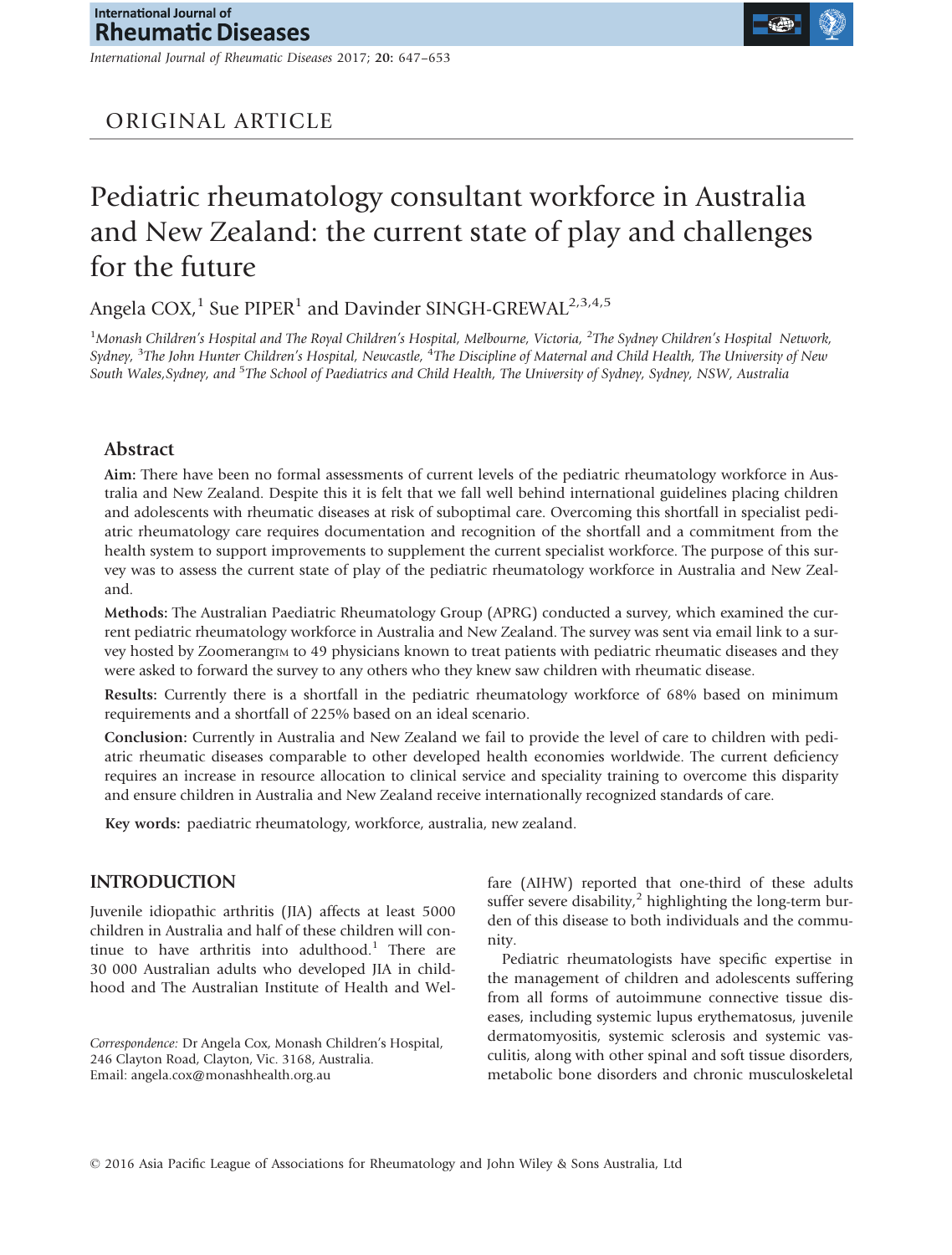pain syndromes.<sup>3</sup> In conjunction with JIA these conditions represent an estimated population of more than 7000 Australian children with rheumatic disease requiring specialist care.

Dedicated pediatric rheumatology speciality care has led to significant advances in the quality of care for patients suffering from these conditions. Multidisciplinary team (MDT) pediatric rheumatology services have been established internationally and have had a positive impact for these patients with improved outcomes.4–<sup>6</sup> A MDT approach is now the accepted standard of care for this patient group internationally, with guidelines recommending at least one pediatric rheumatologist and MDT for every 200 000 children to provide a comprehensive tertiary service, or 400 000 for the provision of clinical care only.<sup>7,8</sup>

Until now here has been no formal assessment of the existing levels of workforce in Australia and New Zealand. Despite this it is felt that Australia and New Zealand fall behind international guidelines, placing children and adolescents with rheumatic diseases at risk of suboptimal care. Furthermore, the changing management paradigm for childhood rheumatic diseases, aiming for tight disease control, has resulted in the increasing and aggressive early use of immunosuppressive agents and biologic drugs for JIA which can only be prescribed by pediatric rheumatologists, which places additional demands on services.

# **METHODS**

The Australian Paediatric Rheumatology Group (APRG) conducted a cross sectional study which was sent via email link to a survey hosted by Zoomerang<sub>TM</sub> to 49 physicians know to treat patients with pediatric rheumatic diseases and they were asked to forward the survey to any others who they knew saw children with rheumatic diseases. No reminders were sent to the recipients of the questionnaire and the survey was closed 4 weeks after the initial email was sent in August 2012.

Respondents were asked to provide their demographic details and their area of specialty training; they were asked to quantify the amount of time spent in pediatric rheumatology practice and the setting of this practice, whether it was in public or private practice. They were also asked to detail the proportion of time spent in non-clinical activities in pediatric rheumatology, such as education, research and administration, along with the availability of MDT services for their patients.

Analysis was completed using the collation software provided by the Zoomerang interface and workforce predictions obtained from modelling that was based on a number of assumptions, including: that pediatric rheumatologists obtain their specialist qualification between the ages of 30 and 32; the average age at retirement is 68 years, suggesting a 36–38 year career; and a service requirement of one full-time pediatric rheumatologist for every 400 000 people under the age of 16 for the provision of basic clinical care and to every 200 000 people under 16 years for ideal service provision.<sup>7,8</sup> Population forecasts were obtained from Table B of ABS 3222.0 Population Projections which is the 'medium' scenario for population growth in Australia and the median scenario in Statistics New Zealand National Population Projections 2011 (base)- 2061. Historical growth in the pediatric rheumatology workforce was calculated using the data from the survey using the assumptions above and was included in calculations of future workforce shortfalls for the analysis.

# RESULTS

Thirty-one responses were received, representing a response rate of 63%. All of the responses were from individuals included in the initial email notification. Of the 15 certified pediatric rheumatologists known to be practicing in Australia and New Zealand, 14 (93%) responded. Thirty respondents completed the survey in its entirety, while one did not complete details of proportions of time spent in each practice setting. This incomplete response was received from an individual who spent less that 5 h/week in pediatric rheumatology practice so is unlikely to have significantly affected the overall results. Those that did not respond to the survey were generally pediatricians, adult rheumatologists and immunologists who were known to manage some pediatric rheumatology patients but not as a large proportion of their practice.

Twenty-seven (87%) respondents were from Australia and four were from New Zealand. Two-thirds of the respondents (20) were male. Fourteen (45%) were pediatric rheumatologists, 14 (45%) were adult rheumatologists, two were immunologists, one considered themself as both an adult and pediatric rheumatologist and one listed themselves as a pain physician.

As seen in Figure 1, 47% (14/30) of respondents spent 5 or fewer hours per week in pediatric rheumatology practice, three spent 6–10 h, one spent 10–15 h, four 16–20 h, two 21–30 h and only five respondents worked 40 or more hours per week in pediatric rheuma-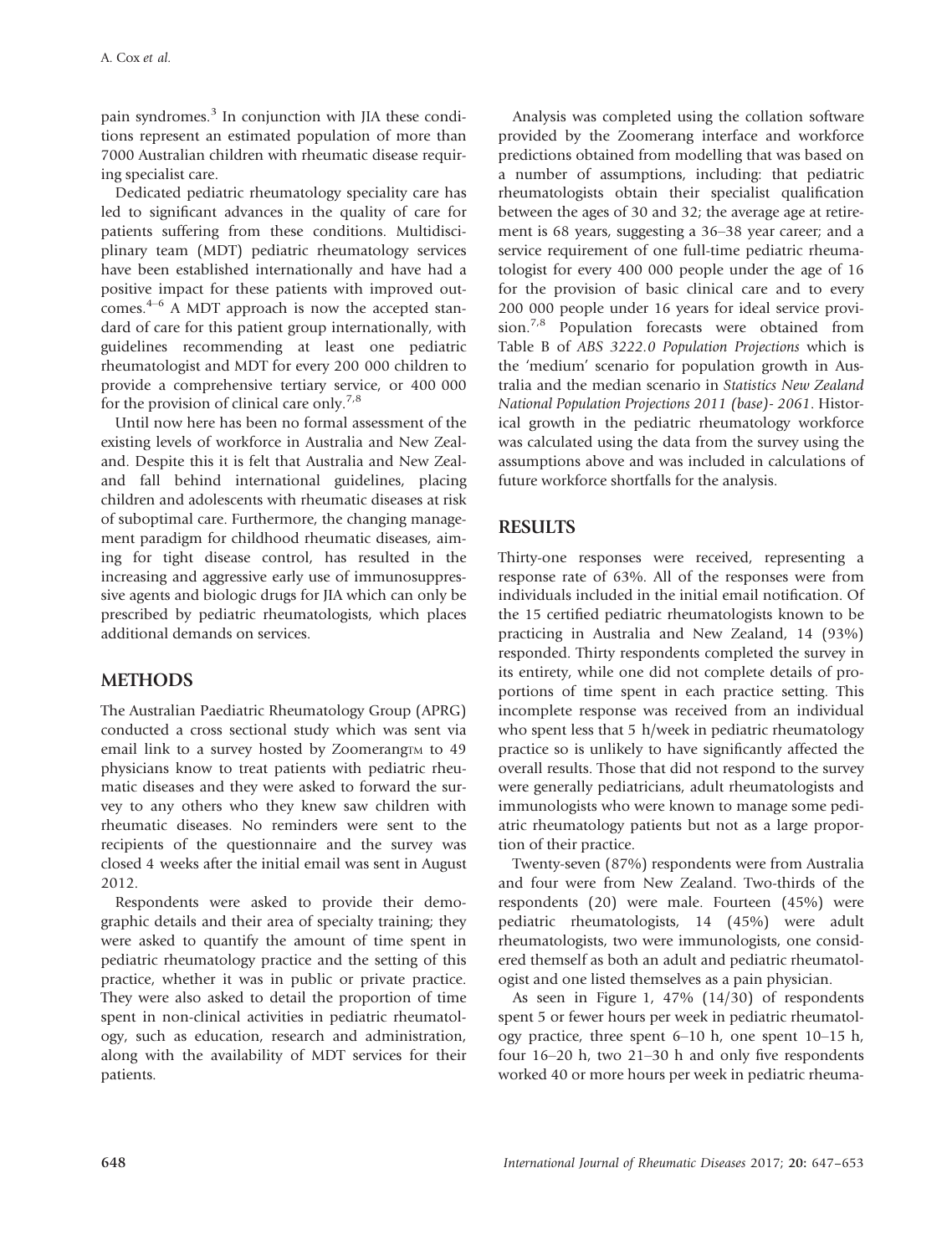

Figure 1 Average hours spent in the different forms of pediatric rheumatology practice per week by clinicians involved in pediatric rheumatology service provision in Australia and New Zealand.

tology and were considered full-time pediatric rheumatologists.

The mean number of hours per week spent in any form of pediatric rheumatology practice was 14.1 h (SD 16.2, range  $0.5-53$ ; total 426); for clinical public practice it was 8.2 h (SD 10.8; range 0–37; total 245); for clinical private practice it was 4.5 h (SD 7.9; range 0–35; total 132) and for academic practice including research, education and professional development, it was 2.4 h (SD 5.3, range 0–10; total 68). Thus 35% (132/377) of all clinical time was spent in private practice and 16% (68/426) of all paediatric rheumatology time was spent in academic practice.

As seen in Table 1, a majority of clinician time was spent on clinical care with 76.7% spending more than half of their pediatric rheumatology time in patient care and 60.0% spending more than three-quarters in patient care. Only small proportions of time were spent in teaching, research and administration, with 57%, 60% and 47% of respondents spending less than 10% of their pediatric rheumatology time in these areas, respectively.

Only four respondents (all from the same large tertiary institution) reported regular involvement in organized regular pediatric rheumatology continuing medical education at least once a month. Most others obtained their ongoing education from clinical contact with patients, reading journals and mixed adult and pediatric rheumatology meetings. One respondent who was an adult rheumatologist reported no continuing education in pediatric rheumatology.

The 14 respondents with specific pediatric rheumatology qualifications and one other an adult rheumatologist who reported spending more than 10 h/week in pediatric rheumatology practice were considered to be 'pediatric rheumatologists' and together they provided 90% (385/426) of all workforce as measured by hours spent in pediatric rheumatology practice. This cohort spent one-third of their pediatric rheumatology clinical care hours in private practice (114/338); the remainder was in public practice. Seventeen percent of their time was spent in academic practice and as a group they participated in 99% of all academic practice reported in the survey and this totalled 67 h/week. All of these 15 respondents considered to be pediatric rheumatologists were based in capital cities. Seventy-three percent (11/ 15) of the remainder of respondents worked outside capital cities.

Figure 2 shows the current workforce of 'pediatric rheumatologists' and all those seeing pediatric rheumatology patients plotted against the natural attrition of this existing workforce, and also projections of the minimum required workforce based on accepted figures  $(1: 400 000$  population  $\leq 16$  years of age) to cover clinical care only and the ideal workforce considered adequate to provide for all the expected functions of a tertiary subspecialty service, including clinical care, education, research and advocacy. (1 : 200 000 population <16 years of age). These figures are plotted from the present day through until 2047, where a clinician is considered as a full time equivalent (FTE) when working 40 h/week in pediatric rheumatology practice.

From Figure 2, currently there is a shortfall in pediatric rheumatology FTEs of 68% (8.6 vs. 14) based on minimum requirements and a shortfall of 225% (8.6 vs. 27) based on an ideal scenario.

When asked whether MDT care was easily available for their patients, only 57.1% of all respondents (16/ 28) and 60% of pediatric rheumatologists (9/15) responded in the affirmative.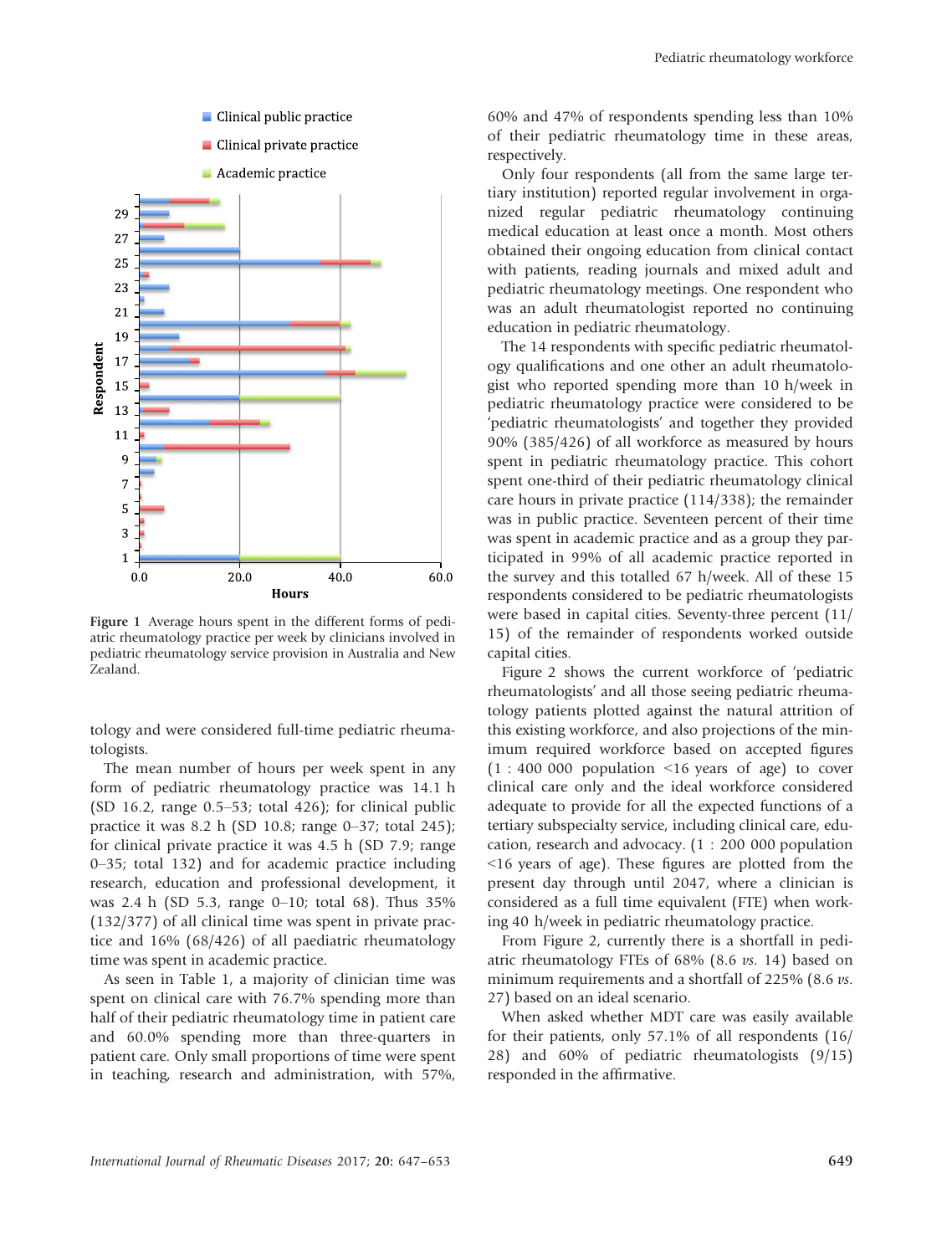|                      | $< 10\%$      | $10 - 25\%$  | $26 - 50%$  | $51 - 75%$   | $76 - 90%$   | $>90\%$     | N/A          |
|----------------------|---------------|--------------|-------------|--------------|--------------|-------------|--------------|
| Patient care $(n)$   | $16.7\%$ (5)  | $0.0\%$ (0)  | $3.3\%$ (1) | $16.7\%$ (5) | $26.7\%$ (8) | 33.3% (10)  | $3.3\%$ (1)  |
| Education $(n)$      | 56.7% (17)    | $26.7\%$ (8) | $0.0\%$ (0) | $0.0\%$ (0)  | $0.0\%$ (0)  | $0.0\%$ (0) | $16.7\%$ (5) |
| Research $(n)$       | $60.0\%$ (18) | $6.7\%$ (2)  | $6.7\%$ (2) | $0.0\%$ (0)  | $0.0\%$ (0)  | $0.0\%$ (0) | $26.7\%$ (8) |
| Administration $(n)$ | $46.7\%$ (14) | $23.3\%$ (7) | $0.0\%$ (0) | $0.0\%$ (0)  | $0.0\%$ (0)  | $0.0\%$ (0) | $30.0\%$ (9) |
| Other $(n)$          | $66.7\%$ (20) | $6.7\%$ (2)  | $0.0\%$ (0) | $0.0\%$ (0)  | $0.0\%$ (0)  | $0.0\%$ (0) | $26.7\%$ (8) |

Table 1 Proportion of time spent in direct patient care and other pediatric rheumatology activities by clinicians involved in pediatric rheumatology service provision in Australia and New Zealand



Figure 2 Pediatric rheumatologist workforce in Australia and New Zealand expressed in full-time equivalents (FTE) accounting for natural attrition and projected growth under current circumstances compared to the recommended workforce for the period 2012–2047. Workforce predictions assumed that pediatric rheumatologists obtain their specialist qualification between the ages of 30 and 32; the average age at retirement is 68 years. Population were forecasts derived from Table B of ABS 3222.0 Population Projections which is the 'medium' scenario for population growth in Australia and the median scenario in Statistics New Zealand National Population Projections 2011 (base)- 2061. Natural growth in the pediatric rheumatology workforce over the past two decades was calculated using the data from the survey and the assumptions above and was found to be approximately 0.3 FTE per annum and this expected growth was included in calculations of future workforce shortfalls for the analysis.

## DISCUSSION

As developed health economies, Australia and New Zealand should aim to provide a standard of care in pediatric rheumatology equivalent to international guidelines $^{9,10}$  and as provided by similar economies around the world. The results of this survey show that pediatric rheumatology services in Australia and New Zealand fall well behind accepted international benchmarks and that there is a significant shortfall of pediatric rheumatologists in Australia and New Zealand of 68–225%. Furthermore, more than 40% of children do not have easy access to multidisciplinary team care which is essential in the care of these patients. $4-6$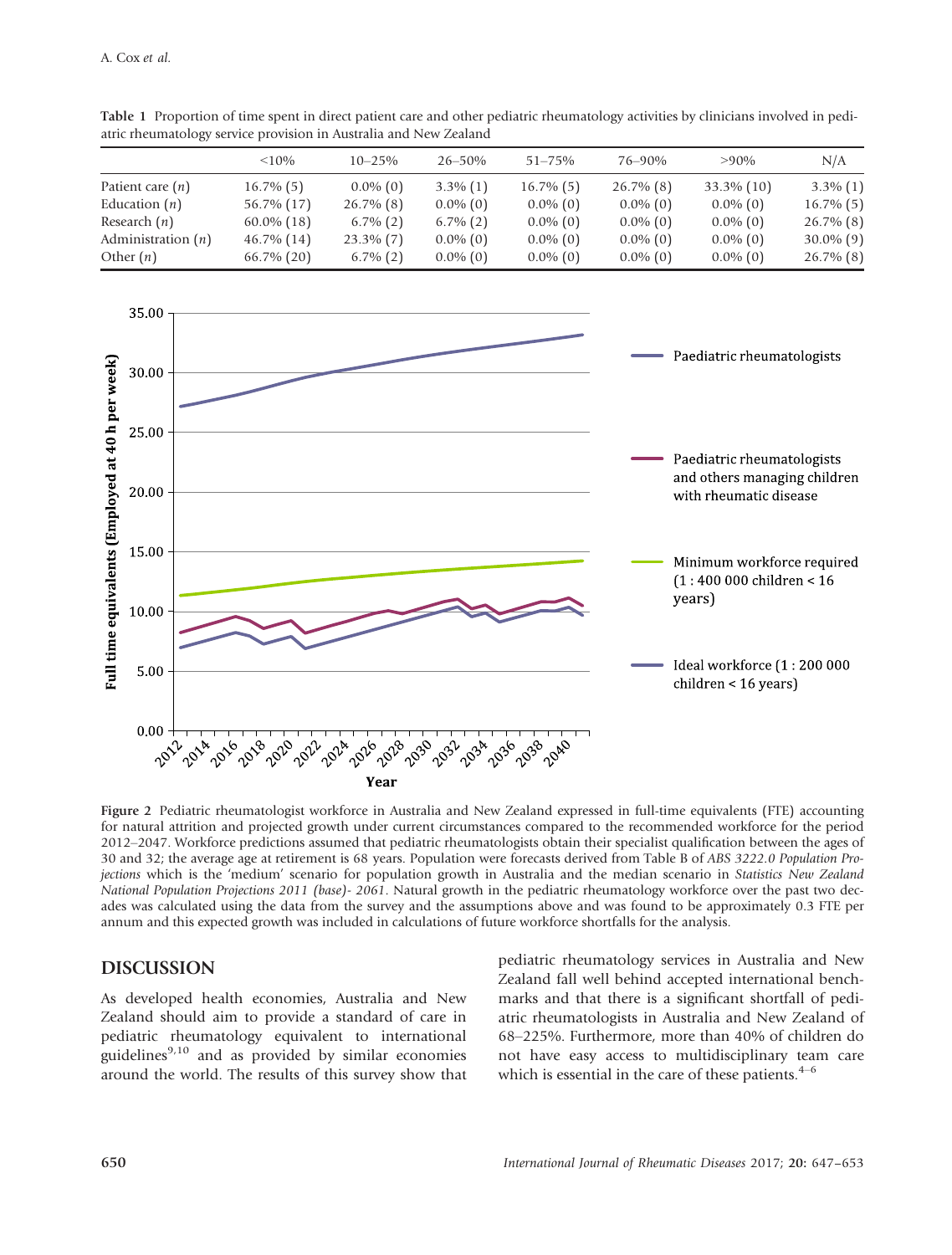Comparable developed health economies such as the UK and USA have documented workforce standards for pediatric rheumatology. The National Health Service (NHS) UK stipulates that 'one consultant pediatric rheumatologist, two specialist nurses and one physiotherapist and one occupational therapist' are required per 200 000 children to provide a comprehensive service.<sup>7</sup> Unfortunately no data are available to determine whether this standard is met in that geography. In the USA, a report to Congress in 2007 by Duke reported that there were fewer than 300 pediatric rheumatologists servicing the population of around 300 million people, equating to a ratio of almost one pediatric rheumatologist per 250 000 children, but based on an assessment of service needs, including geographical considerations, the authors of the report felt that there should be a further 30% increase in pediatric rheumatologist workforce in the USA.<sup>8</sup>

Thus in Australia and New Zealand a minimum of 14 full-time pediatric rheumatologists with MDT support is required to provide clinical care to our population. This ratio does not include resources to support the other essential roles of the pediatric rheumatology team in education, training, advocacy, research and administration, all vital for maintaining a high standard of clinical care on an ongoing basis. As there are seven tertiary pediatric rheumatology hospital services in the region, each of which would require three consultants to provide safe and sustainable around the clock on-call services, more than 20 full-time pediatric rheumatologists with MDT would be necessary for clinical care alone.

The 15 clinicians considered to be 'pediatric rheumatologists' provided 90% of pediatric rheumatology services of all sorts, totalling 385 h/week or equating to 9.6 full-time equivalents. This suggests that many of these individuals were not working within the specialty in their full capacity. Unfortunately one shortfall of this survey is that it did not ask where physicians spent their non-rheumatology time. Nonetheless, there may be a few lifestyle and practical issues that have influenced this pattern. Half of the workforce in question was provided by females aged <45 years or >60 years, a demographic which has been shown to work 20–25% fewer hours than male counterparts in pediatric practice at any age<sup>11</sup> and thus it is possible to speculate that this contributes to the relative shortfall in the workforce. Furthermore, as there are very few funded public hospital rheumatology positions in Australia and New Zealand and a practice caring for patients with relatively rare chronic illness may take time to build, anecdotally there has been a tendency for pediatric rheumatologists to take up roles in other areas, such as general pediatrics, to establish themselves in practice. Thus there may be capacity within the existing workforce to expand their roles and cover some of the shortfall but this would depend on numerous factors, including clinician preference and resources to fund hospital appointments or support private practice.

It has been shown that Australia has the greatest delay from symptom onset to diagnosis of JIA, presumably due to a lack in the education of non-rheumatology health professionals about pediatric rheumatology diseases.<sup>12</sup> The most effective intervention would be education of general medical staff to improve recognition of rheumatic disease and reduce delays in diagnosis. Thus the value of non-clinical time for education along with research and advocacy must not be discounted in any estimates of service requirements and would increase the requirement significantly to 27 full-time equivalent pediatric rheumatologists with MDT.

Australia and New Zealand will need to train one pediatric rheumatologist per year over the next 34 years to achieve ideal staffing levels by 2047 or one every alternate year to achieve minimum staffing levels by 2047. A rate of two every year for the next 20 would be required to achieve these aims by 2030, or three to four per year to achieve the aim of adequate staffing by 2020.

At present some of this service shortfall is being met by non-pediatric rheumatologists, including adult rheumatologists, immunologists and other interested individuals, but it is clear that a significant proportion of this group spend a minority of their time in pediatric rheumatology practice. It is likely that this time commitment is insufficient to maintain clinical skills at the advanced level expected of a tertiary subspecialty service. Nor do they consistently participate in formal continued medical education in the area to ensure the ongoing provision of best practice care. A majority of care from this group is provided in private practice and most often in rural and remote areas. Studies looking at this group of non-pediatric rheumatology providers in the UK and USA have highlighted the ongoing need for the involvement of adult trained physicians in the management of pediatric rheumatic diseases, often as a result of geographical isolation, workforce shortfalls and also in adolescent patients. $13,14$  They conclude that there must be provisions to ensure that these practitioners receive adequate training in pediatric rheumatology and work within connected networks to ensure that patients obtain adequate care. As only two-thirds of the Australian population live in capital cities $15$  and a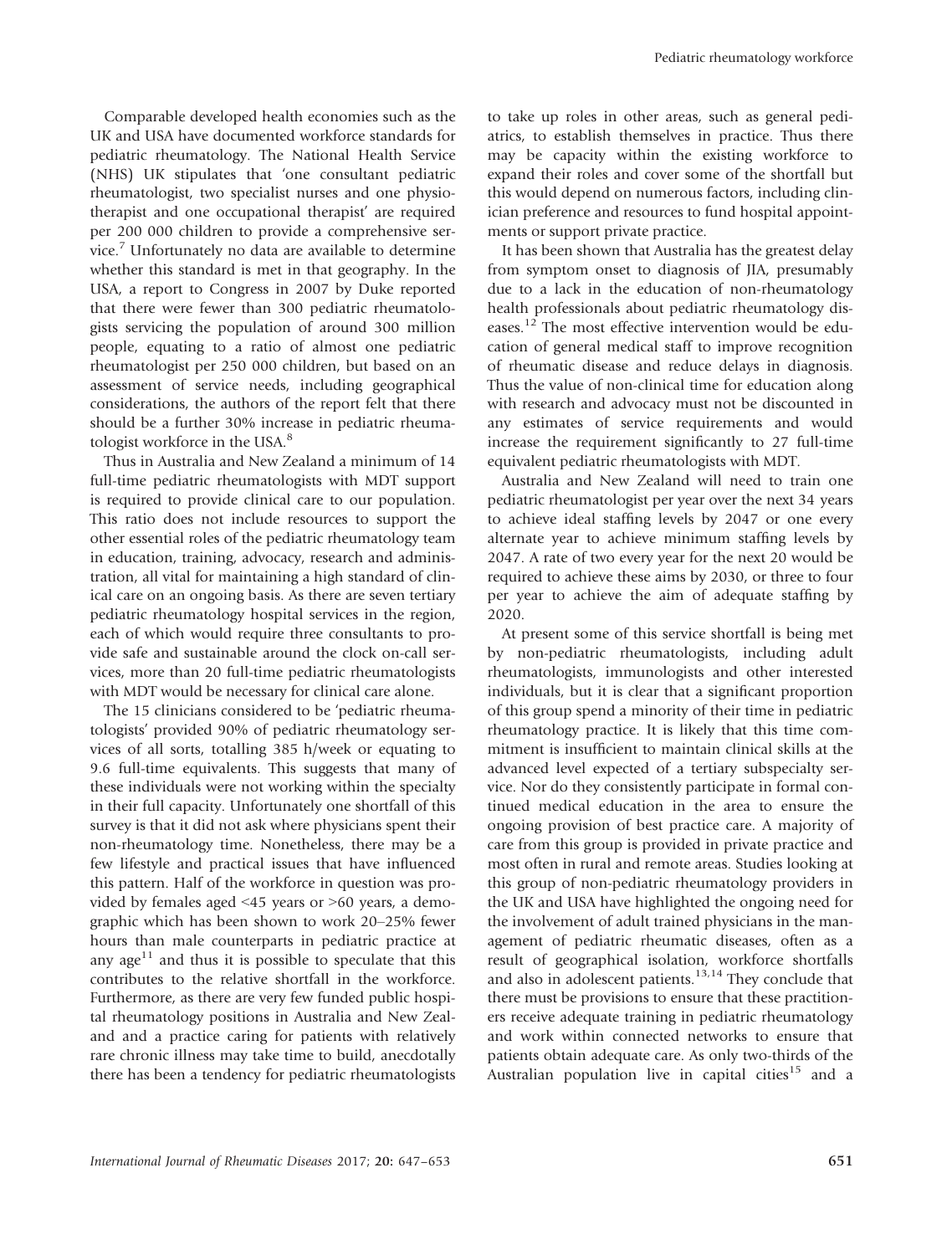majority of the non-pediatric rheumatology workforce mapped in this survey were practicing outside capital cities, models utilizing outreach visits and telehealth already well established for patients living in remote areas for other chronic diseases $16,17$  could also be adopted in pediatric rheumatology.

Currently there are only two sites in Australia and one in New Zealand accredited for pediatric rheumatology training and there is no guaranteed funding for fellows, which will make it very difficult to overcome the shortfall in expertise into the future. Currently the Roal Australasian College of Physicians oversees pediatric rheumatology training in Australia and New Zealand and core training is limited to public hospital tertiary referral sites with sufficient consultant staff supervision and teaching. Given the limited workforce, it is impossible for most tertiary sites in Australia to meet these standards. There are mechanisms to support training in private practice settings, such as the Extended Specialist Training Program (ESTP), which may need to be explored in the future, but in order for private practice sites to be accredited, they will still require an increased workforce as training and supervision in private practice will still require additional clinician time, which is not available at present.

This is the first survey of the pediatric rheumatology consultant workforce in Australia and New Zealand. Its strength lies in the high response rate from clinicians considered to be pediatric rheumatologists.<sup>15,16</sup> There was a less robust response rate from others known to manage pediatric rheumatic diseases, yet of this group those that did respond reported that they managed relatively small numbers of patients and spent little time in the field. A better response rate from non-pediatric rheumatologists may have provided a more complete picture. Also the survey did not ask respondents to outline where they spent their non-pediatric rheumatology time, meaning that it is not possible to calculate the participation rate and what additional time could be redirected to pediatric rheumatology from other areas of practice.

#### **CONCLUSION**

Patient outcomes are improved by specialist MDT care being available to all patients with pediatric rheumatic diseases. As expectations of disease control and outcome become greater and treatments more complex, difficulties will arise with treatment of patients by nonspecialists who may not be able to offer all of the management modalities pediatric patients require. It is likely that patient expectations will follow and in the future patients and families will be increasingly unhappy to receive treatment from non-specialists.

Currently in Australia and New Zealand we fail to provide patients with pediatric rheumatic diseases the access to MDT care considered standard in comparable developed health economies. Overcoming the shortfall uncovered by this survey in trained pediatric rheumatologists to participate in MDT care will require an increase in resource allocation to clinical services to allow the existing workforce to extend their role in the field and speciality training to increase numbers of trained specialists. Additionally, the development of clinical networks, education and outreach to support non-pediatric rheumatologists who will continue to be called on to manage pediatric rheumatic diseases, particularly in regional and remote areas, needs to be recognized.

#### REFERENCES

- 1 Australian Institute of Health and Welfare (2013) A Snapshot of Juvenile Arthritis, January 2013. Bulletin no. 113. Cat. N. AUS 168. Australian Institute of Health and Welfare, Canberra.
- 2 Foster H (2010) Juvenile idiopathic arthritis: improved outcome requires improved access to care. Rheumatology 49 (3), 401–3.
- 3 Requirements for Physician Training in Australia and New Zealand, Paediatrics and Child Health, pg 214, 2004.
- 4 Foster HE, Eltringham MS, Kay LJ, Friswell M, Abinun M, Myers A (2007) Delay in access to appropriate care for children presenting with musculoskeletal symptoms and ultimately diagnosed with juvenile idiopathic arthritis. Arthritis Rheum 57, 401–4.
- 5 Foster H, Rapley T (2010) Access to pediatric rheumatology care – a major challenge to improving outcome in juvenile idiopathic arthritis. J Rheumatol 37, 2199–220.
- 6 Committee on Pediatric Workforce (2005) Policy statement – organizational principles to guide and define the child health care system and/or improve the health of all children. Pediatrics 116 (1), 263–9.
- 7 National Health System United Kingdom (2013) Standard Contract, Paediatric Medicine: Rheumatology. NHS England. Available at [http://www.england.nhs.uk/wp-content/](http://www.england.nhs.uk/wp-content/uploads/2013/06/e03-paedi-medi-rheum.pdf) [uploads/2013/06/e03-paedi-medi-rheum.pdf.](http://www.england.nhs.uk/wp-content/uploads/2013/06/e03-paedi-medi-rheum.pdf)
- 8 Duke EM (2007) The Pediatric Rheumatology workforce: a study of the supply and demand for pediatric rheumatologists. Report to Congress. Bureau of Health Professions. Health Resources & Services Administration. US Department of Health & Human Services.
- 9 Davies K, Cleary G, Foster H, Hutchinson E, Baildam E, on behalf of the British Society of Paediatric and